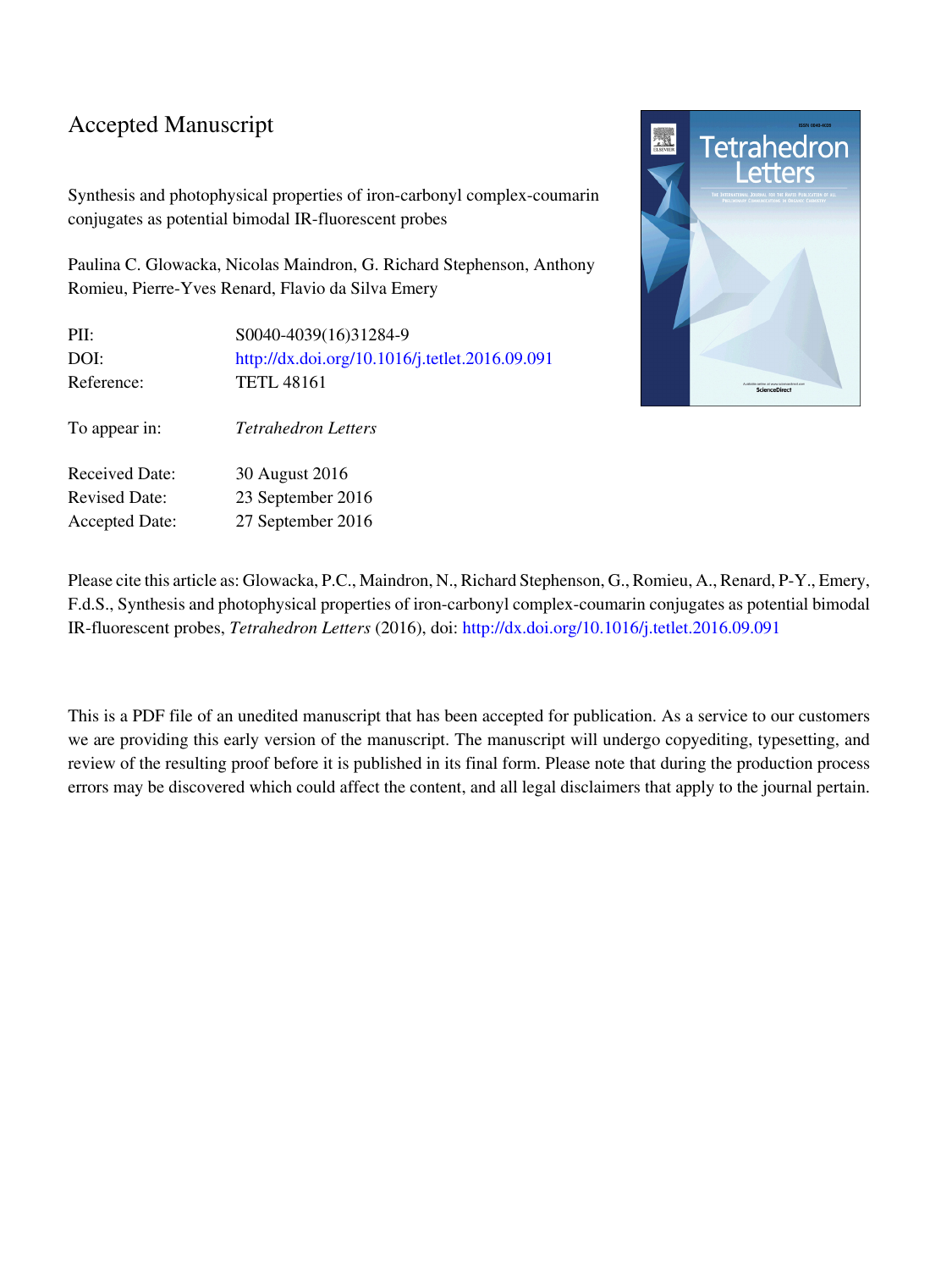### **ACCEPTED MANUSCRIPT**

#### **Graphical Abstract**

A CONSTRUCTION

To create your abstract, type over the instructions in the template box below. Fonts or abstract dimensions should not be changed or altered.

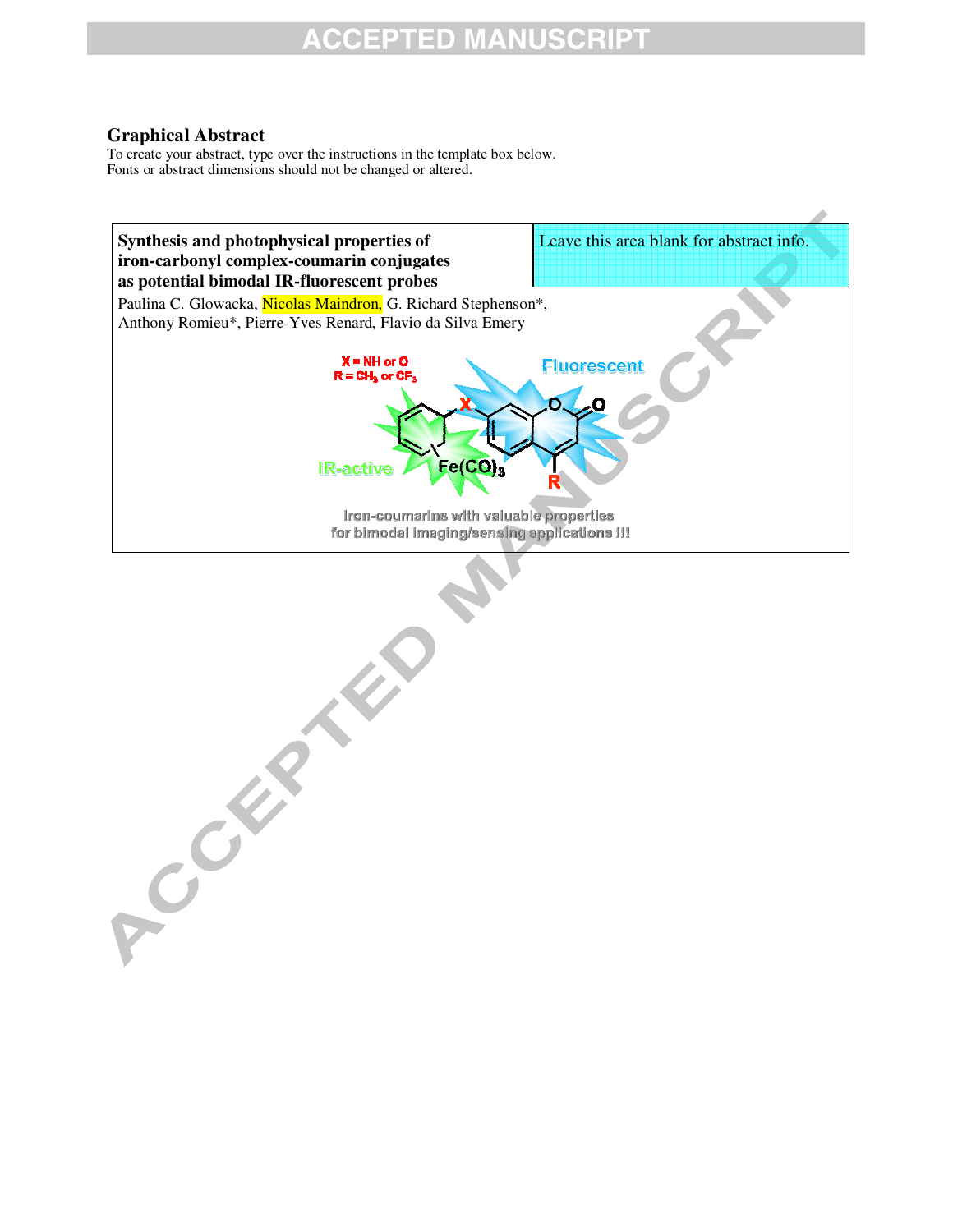### CCEPTED MANU



Tetrahedron Letters

journal homepage: www.elsevier.com

### Synthesis and photophysical properties of iron-carbonyl complex-coumarin conjugates as potential bimodal IR-fluorescent probes

Paulina C. Glowacka<sup>a</sup>, Nicolas Maindron<sup>d</sup>, G. Richard Stephenson<sup>a,∗</sup>, Anthony Romieu<sup>b,c,∗</sup>, Pierre-Yves Renard<sup>d</sup>, Flavio da Silva Emery<sup>e</sup>

*a School of Chemistry, Norwich Research Park, University of East Anglia, Norwich, Norfolk NR4 7TJ, United Kingdom b Institut Universitaire de France, 103 Boulevard Saint-Michel, 75005 Paris, France c ICMUB, UMR 6302, CNRS, Univ. Bourgogne Franche-Comté, 9, Avenue Alain Savary, 21078 Dijon cedex, France <sup>d</sup>Normandie Univ, UNIROUEN, INSA ROUEN, UMR 6014 CNRS COBRA, IRCOF, rue Tesnière, 76000 Rouen, France* 

*e School of Pharmaceutical Sciences of Ribeirão Preto - USP, Av. do Café, Ribeirão Preto - SP, 14040-903, Brasil* 

#### ARTICLE INFO ABSTRACT

Received in revised form

*Article history:* Received

Accepted Available online

An expedient synthesis of the first examples of iron-carbonyl complex-coumarin conjugates is reported. 7-Amino/7-hydroxycoumarin derivatives have been readily derivatized through an easily implemented single-step reaction involving the tricarbonyl( $\eta^5$ -cyclohexadienyl)iron(1+) cation  $[(C_6H_7)Fe(CO)_3]^+$ . The scope and limitations of this *N-IO*-alkylation reaction were also investigated. The fluorescence properties of these novel metal-carbonyl complexes have been studied and support their further use as valuable building blocks in the design of bimodal contrast agents for combined vibrational and fluorescence imaging.

2016 Elsevier Ltd. All rights reserved.

1

*Keywords:* Coumarins Dual imaging probes Fluorescence Infrared

Iron-carbonyl complexes

ACCEPTE

———

∗ Corresponding author. Tel.: +44-160-359-2019; fax: +44-160-359-2003; e-mail: g.r.stephenson@uea.ac.uk (G. R. Stephenson).

<sup>∗</sup> Corresponding author. Tel.: +33-3-80-39-36-24; fax: +33-80-39-61-17; e-mail: anthony.romieu@u-bourgogne.fr (A. Romieu).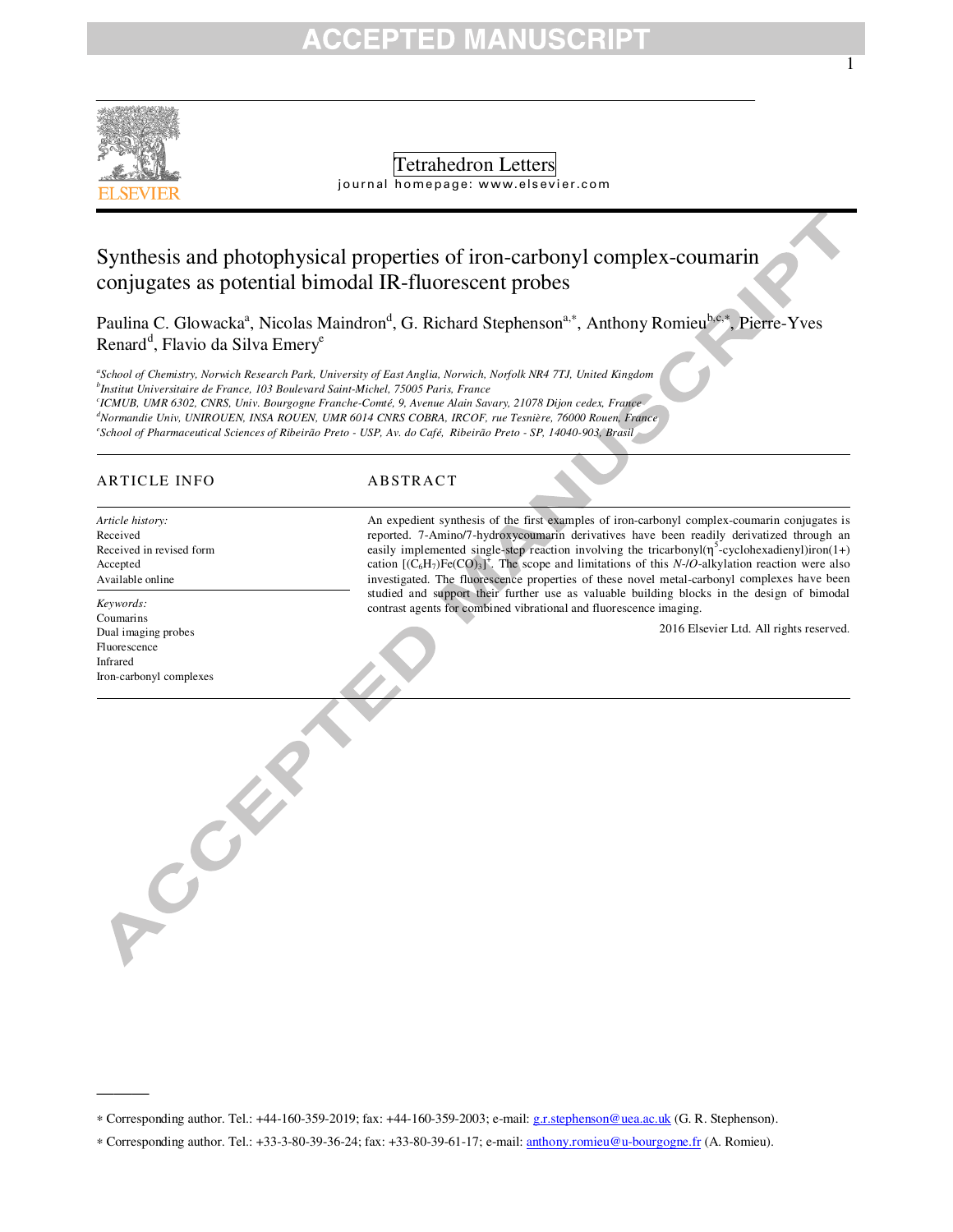# 2 Tetrahedron Letters

#### **1. Introduction**

A variety of techniques are currently used to elucidate basic cellular processes and many important biomolecular mechanisms associated with diseases and pathological states can be studied using such (bio)analytical tools. In this context, molecular imaging techniques play an important and growing role as they allow real-time visualization of a wide range of biomolecules or organelles, especially through the implementation of effective bio-labeling techniques and/or the use of rationally designed molecular bioprobes.<sup>1</sup> Since no single imaging technique exhibits the highest resolution and sensitivity, the deepest penetration, and the best observation timescale, it is often necessary to investigate a biological issue using different complementary set-ups.<sup>2</sup> Consequently, bimodal probes that can be defined as molecular structures exhibiting simultaneously two distinct spectroscopic properties such as fluorescence and magnetic properties<sup>3</sup>, fluorescence and radioactive properties<sup>4</sup>, or fluorescence and vibrational properties<sup>5</sup>, are a clever means to combine the advantages of two complementary imaging techniques within the same molecule. They are well suited for bioimaging of living cells and small animals. Among the numerous bimodal imaging strategies currently explored, the one based on the use of luminescent and vibrational active metal-carbonyl complexes (also defined as Single Core Multimodal Probe for Imaging (SCoMPI)) has recently emerged.<sup>5,6</sup> Indeed, it seems to be a promising approach to perform correlative imaging without suffering the usual drawbacks of more conventional multicomponent conjugates used as bimodal radio/fluorescence or magnetic resonance imaging (MRI)/fluorescence probes. Indeed, these latter result from the chemical combination of two (or more) molecular fragments with complementary signaling units and physicochemical properties, and problems associated with their steric hindrance (that may negatively impact properties of tagged-(bio)molecules) and their premature cleavage *in cellulo* or *in vivo* (leading to a heterogeneous distribution/location of molecules related to each modality) are often encountered. Furthermore, mid-infrared (mid-IR) spectroscopy is a valuable technique for bio-imaging and bio-sensing, since the wavelength absorption is specific for a given chemical bond, and it allows chemical mapping of compounds with different functional groups  $(e.g., amide<sup>7</sup>, phosphate<sup>7</sup>, or CO ligands of metal-carbonyl$  $complexes<sup>8,9</sup>$ ). We will focus on iron-carbonyl complexes which exhibit intense vibrational bands in the region  $(2200-1800 \text{ cm}^3)$ where most of the biological media are transparent (also called the mid-IR transparency window of cells).<sup>8,10</sup> Crucially, metalcarbonyl units can also be visualized through Raman spectroscopy (particularly beneficial for avoiding interferences from water) and more recently, surface-enhanced Raman spectroscopy (SERS)<sup>8</sup>, and they have been already used in fluorescent cell imaging.<sup>11</sup> Multimodal detection involving both luminescence and infrared vibrational spectro- and microscopies of living cells has been successfully performed by the Policar group. They designed a SCoMPI through the chelation of an IRactive rhenium(I) tricarbonyl unit with a bidentate pyridyltriazole ligand (*i.e.*, 4-(2-pyridyl)-1,2,3-triazolyl (pyta)) enabling radiative emission from <sup>3</sup>MLCT (metal-to-ligand charge transfer) excited state. The outcome of their research have shown that both techniques are consistent with one another; they pointed out the reliability of the present SCoMPI strategy for bimodal imaging and clearly demonstrated both integrity of the rhenium-carbonylpyta core inside cells and its accumulation in the Golgi apparatus of MDA-MB-231 breast cancer cells.<sup>6a</sup> Additionally, Mebi *et al.* reported the synthesis of new organometallic complex coupling photoactive 7-mercapto-4-methylcoumarin to a diironhexacarbonyl unit which was characterized by elemental

and spectroscopic analyses.<sup>12</sup> The results of this study have shown that the new complex is electrochemically unstable and exhibits intramolecular photoinduced electron transfer (PeT) from coumarin to the iron-carbonyl unit leading to a severe quenching (quenching efficiency  $= 88\%$ ) of fluorescence of ligand. In view of these recent and important advances, there is a great need for alternative examples of bimodal IR/fluorescenceenabled molecules, and a clearer understanding of the influence on fluorescence properties when metal-carbonyl complexes are tethered to a coumarin fluorophore. Provided the fluorescence response persists in the presence of the metal complex, such bimodal molecules have potential to offer innovative chemical imaging tools by incorporating the unique information content of vibrationally-coupled IR stretching modes.<sup>13</sup>

In this Letter, we report the synthesis of the first examples of iron-carbonyl complex-coumarin conjugates. Their spectral properties were evaluated to support their further use as valuable building blocks in the design of dual contrast agents for vibrational and fluorescence imaging.

#### **2. Results and discussion**

Tricarbonyl $(\eta^5$ -cyclohexadienylium)iron(1+) complexes are powerful electrophiles with versatile applications as building blocks in synthetic organic chemistry.<sup>14</sup> Because of their positive charge, a large variety of nucleophiles readily react with the coordinated ligand (Scheme 1).<sup>15</sup>



**Scheme 1.** The reaction of a tricarbonyl $(\eta^5$ -cyclohexadienylium)iron(1+) cation 1 (PF<sub>6</sub> salt) with nucleophiles (NuH).

The nucleophilic attack generally proceeds in high yields and takes place regioselectively at the terminus of the coordinated dienyl system (Davies-Green-Mingos rules<sup>16</sup>), and also stereoselectively *anti* to the tricarbonyliron fragment.

Numerous synthetic methods are currently available for the reaction of highly electrophilic tricarbonyliron cations with different types of nucleophiles.<sup>15,18</sup> Additionally, these procedures have been used, for example, to prepare iron-carbonyl flavonoid derivatives for an IR-based study of *nod* gene regulation in *Rhizobium leguminosarum*, <sup>19</sup> and most of these methods should clearly be suitable for the introduction of charged tricarbonyliron cation into the heteroaryl moiety, and they should be easily transferable to more sensitive 7-amino and 7-hydroxycoumarin derivatives, scaffolds that possess good fluorescence properties, and a marked fluorogenic character when their aniline or phenol is substituted with an electron-withdrawing group (EWG) used for designing pro-fluorophores suitable for "turn-on" fluorescent detection of various (bio)analytes.<sup>20,21</sup>

Since our synthetic strategy is based on a nucleophilic substitution reaction between tricarbonyl $(\eta^5$ cyclohexadienylium)iron(1+) cation and known substituted 7 amino (or 7-hydroxy)coumarin derivatives, our initial efforts were devoted to finding suitable conditions to readily perform such alkylation of weakly nucleophilic anilines.

#### **Synthesis of iron-carbonyl complex-aniline conjugates**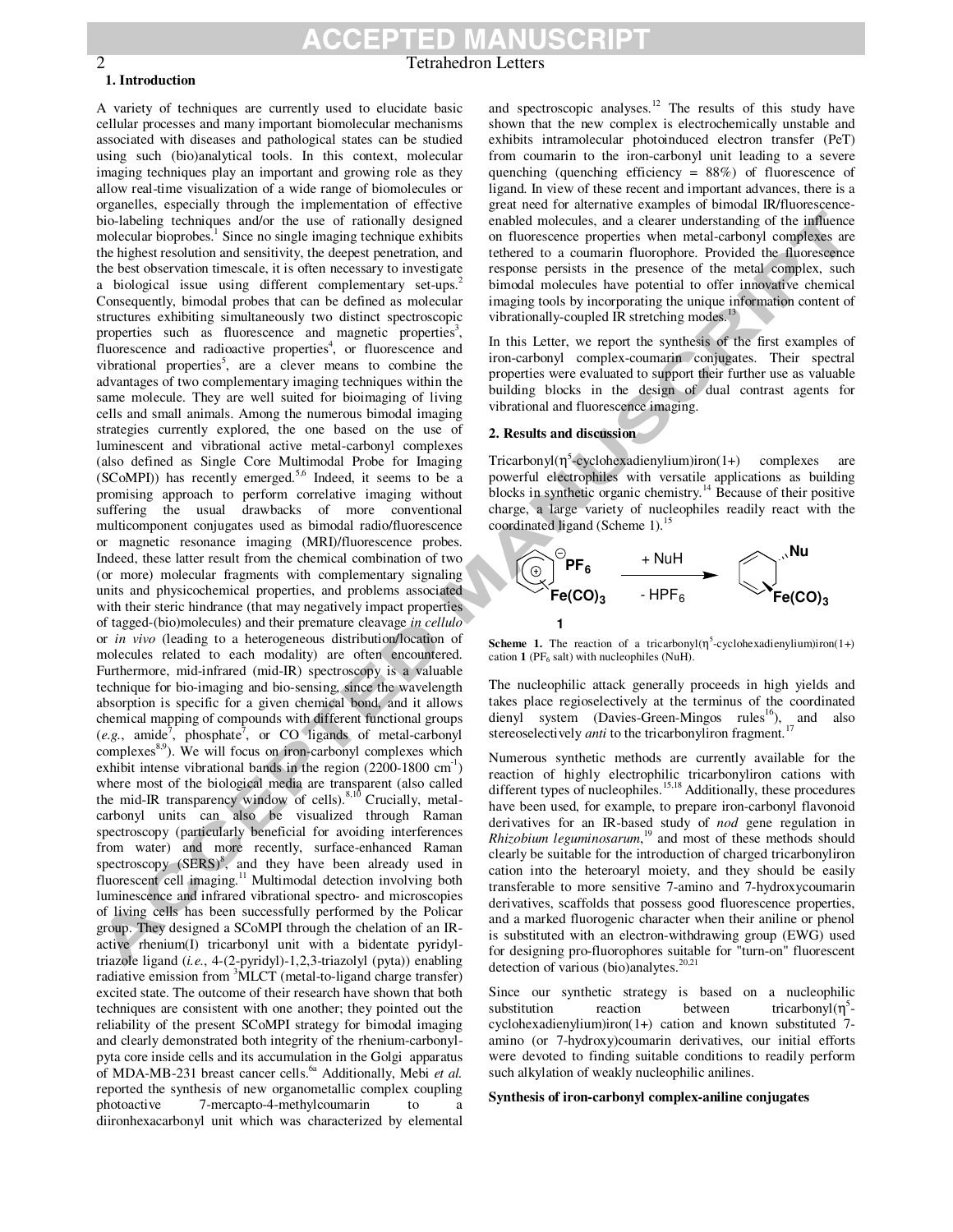

**Scheme 2.** Reaction of tricarbonyl $(\eta^5$ -cyclohexadienylium)iron(1+) cation 1 ( $PF_6$  salt) with fluorescent aniline derivatives ( $PS =$  polystyrene solid support). $^{2}$ 

The one-step synthesis of iron carbonyl complexes from anilines including 7-aminocoumarin derivatives, 7-amino-2(1*H*) quinolinones and 7-amino-2-methylchromone is shown in Scheme 2 (see also Table 1 and Figure 1 for targeted structures). The introduction of 7-aminocoumarin substituent onto the tricarbonyl $(\eta^5$ -cyclohexadienylium)iron(1+) cation is comparable to the facile nucleophile addition to cationic intermediates generated in  $S_N1$  type reactions, and thus should be compatible with poorly nucleophilic aniline moieties. The introduction of commercially available 7-amino-4-methylcoumarin (7-AMC) was performed using a modified literature procedure<sup>22</sup> by reaction with  $1$  (PF<sub>6</sub> salt) in dry THF in the presence of polymersupported base (dimethylamino)methyl-polystyrene (DMAM-PS) (see Table 1 and Supplementary data for synthetic details). The reaction mixture was stirred overnight before being quenched to give the product **2** in a satisfying 46% yield (Table 1, entry 1). We anticipated that this method could be used with various related readily available fluorescent anilines, where the substituents of the heterocyclic ring could be varied in order to assess possible effect on the fluorescence properties. In order to test this hypothesis, we used other commercially available 7 amino-substituted derivatives (Table 1 and Figure 1). Applying the optimized conditions previously found for the synthesis of 7 amino-4-methylcoumarin, we were pleased to observe that ironcarbonyl-7-aminocoumarin **3** and iron-carbonyl-7 aminochromone **7** could be isolated in good 74% and 86% yields respectively (Table 1, entries 2 and 3). Surprisingly, however, these reaction conditions did not work for all other fluorescent primary anilines tested since we did not manage to isolate either products **4**, **5** nor **6** (Figure 1), although their structures are closely related to **2** or **3**. The structures of the novel iron-carbonyl complex-aniline conjugates **2**, **3** and **7** were unambiguously confirmed by APCI-HRMS, NMR and IR spectroscopic analyses (see Supplementary data).

Table 1. Isolated yields for the reaction of tricarbonyl(n<sup>5</sup>cyclohexadienylium)iron(1+) cation **1** (PF<sub>6</sub> salt) with fluorescent aniline/phenol derivatives.





#### **Synthesis of iron-carbonyl complex-phenol conjugates**

With our new procedure involving the use of solid-supported DMAM-PS base in hand, we decided to expand the scope of this reaction to 7-hydroxycoumarin derivatives (see Table 1 and Figure 1 for targeted structures). However, we were unable to obtain the targeted products. During reaction of **1** with primary aniline derivatives (Scheme 2), the supported base (DMAM-PS) acts only as a trap for released  $HPF_6$ . In the case of reaction with 7-hydroxycoumarin derivatives, it is essential to deprotonate the phenol moiety to produce the reactive phenolate form, which is nucleophilic enough for the reaction to take place. To access the desired 7-hydroxycoumarin conjugates, the base and solvent were changed. The *O*-alkylation reaction was then readily achieved by reaction of 7-hydroxycoumarin derivatives with **1** ( $PF_6$  salt) in dry  $CH_2Cl_2$  and in the presence of  $K_2CO_3$  as a base (see Scheme 3, Table 1 and Supplementary data for synthetic details).



**Scheme 3.** Reaction of tricarbonyl $(\eta^5$ -cyclohexadienylium)iron(1+) cation 1 ( $PF<sub>6</sub>$  salt) with fluorescent 7-hydroxycoumarin derivatives.

These new conditions were applied to 7-hydroxycoumarin derivatives bearing different substituents in C-3/C-4 positions in order to assess possible effect on the fluorescence properties. We observe that compounds **8** and **9** can be isolated in good 81% and 78% yields respectively (Table 1, entries 4 and 5, for their analytical data, see Supplementary data). Unfortunately, under these conditions, we were unable to obtain compounds **10** and **11**  (Figure 1). General outcome for all 7-NH<sup>2</sup> /OH derivatives bearing substituent (EDG or EWG) in position C-3 failed to give the expected compounds and the starting substrates were recovered unmodified. This experimental observation can be attributed to the difference in electrons delocalization which lessens the *O* or *N* nucleophilicity.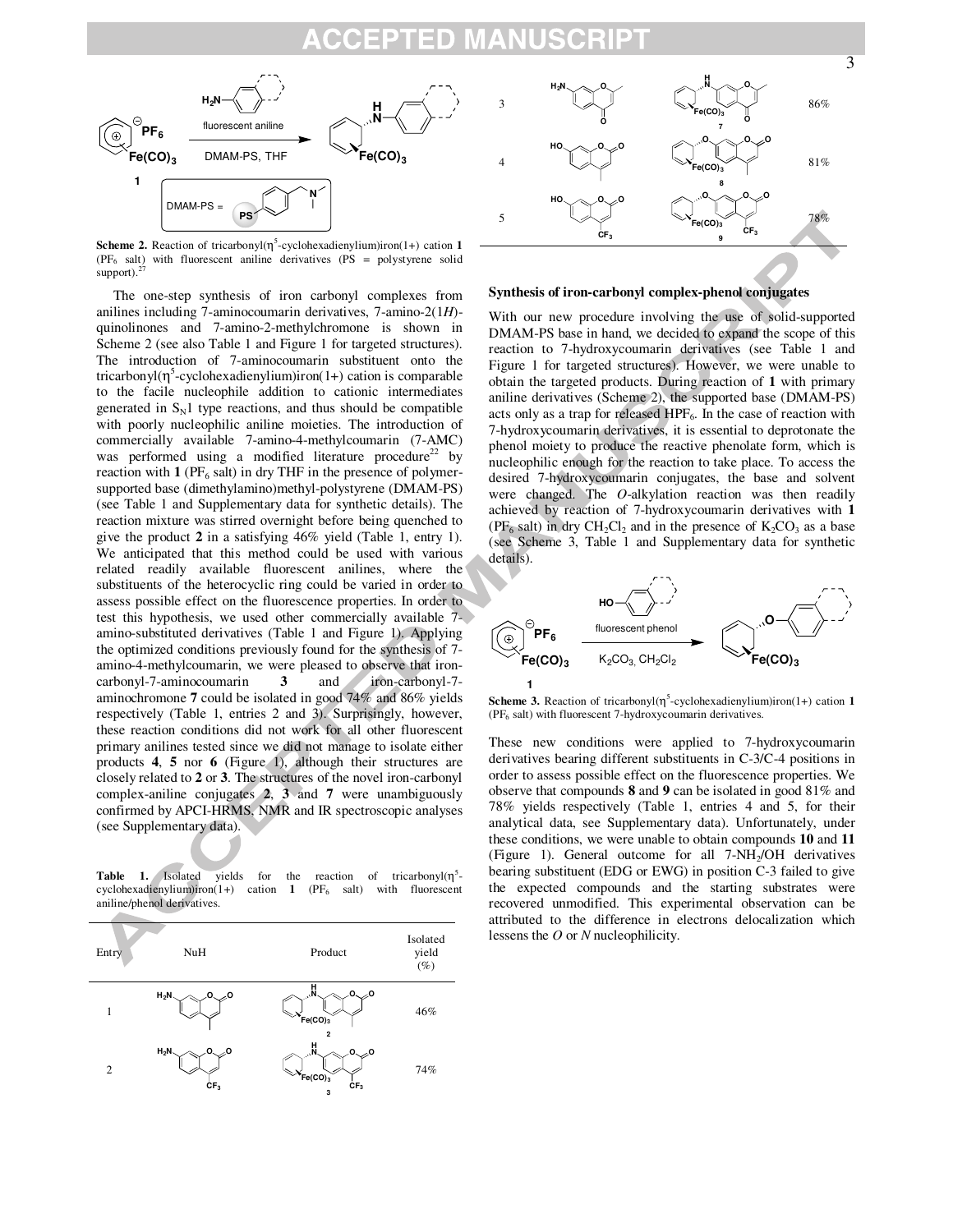#### ISCRI ۵D



Figure 1. Structures of targeted iron-carbonyl complex-aniline/phenol conjugates not obtained using synthetic methodologies described in Schemes 2 and 3. For the synthesis of starting methyl 7-amino-2(1H)-quinolinone-4 acetate **S1** and 3-*N*-Boc-3,7-diaminocoumarin **S7** not yet reported in the literature, see Supplementary data.

#### **Photophysical properties of iron-carbonyl complexfluorophore conjugates**

The photophysical properties of synthesized 7-*N*/*O*-substituted coumarins **2**, **3**, **8** and **9**, and 7-*N*-substituted 2-methylchromone derivative **7** were evaluated in DMSO (solvent in which these compounds are perfectly soluble), and in phosphate-buffered saline (PBS, pH 7.5), which mimics physiological conditions for three of them (**3**, **7** and **9**, due to their solubility in aq. buffers in the micromolar range). The results are compiled in Table 2 (see Figure 2 for absorption/fluorescence spectra of **9** and Supplementary data for the absorption/fluorescence spectra of other compounds). All compounds displayed a broad and intense absorption band with a maximum in the range 257-398 nm, mainly depending on the structure of the chromophore core (coumarin or chromone) and the nature of heterocyclic ring substituents, due to intramolecular charge transfer (ICT) from the *N*-/*O*-atom of amino/alkoxy group to ring carbonyl oxygen. Since the cyclohexadienyl sustituent is not directly conjugated with the *N*-/O-atom of coumarin/chromone scaffold, it is therefore logical to have a spectral behavior quite similar to that of parent free 7 amino/hydroxy coumarins/chromone. Upon excitation at 330 or 350 nm (depending on the compound studied), a significant blue or green fluorescence emission was observed, with a maximum ranging from 380 to 513 nm according to the solvent used and structural features of the coumarin/chromone scaffold. As usually observed with ICT molecules, large Stokes' shifts (58-185 nm) were obtained. Fluorescence quantum yields were lower than those of parent non-substituted 7-amino/hydroxy coumarins/chromone (see Table 2, entries 11-16 and fluorescence quantum yields reported in the literature for 7-hydroxy-4 trifluoromethylcoumarin (4-FMU), 7-amino-4 trifluoromethylcoumarin (C151) and 7-amino-2 methylchromone: 34% in phosphate buffer (pH  $10)^{23}$ , 48% in  $DMSO<sup>24</sup>$  and 18% in water<sup>25</sup> respectively) but remain acceptable, especially under physiological conditions (11-24%). A number of hypotheses may be advanced as possible explanation for the partial quenching of fluorescence: (1) *N*- or *O*-substitution

#### 4 Tetrahedron Letters

reduces the electron-donating ability of heteroatom and decreases the push-pull effect within the coumarin/chromone scaffold; (2) a possible intramolecular electron transfer (PeT process)<sup>26</sup> from the first excited singlet state of coumarin to iron-carbonyl unit<sup>12,27</sup>; (3) the formation of non-fluorescent  $H$ -aggregates<sup>28</sup> especially for compounds **3** and **7** in PBS, as supported by no perfect matching between absorption and excitation spectra (see Supplementary data). The behavior of compound **9** in DMSO is quite interesting (Table 2, entry 9 and Figure 2 for spectra). In addition to the main absorption band at 339 nm, a further red-shifted, flat and large absorption band in the range 435-450 nm was observed. Upon excitation at 448 nm, a strong fluorescence emission centered at 513 nm was obtained. However, it was not possible to determine the corresponding fluorescence quantum yield due to the lack of a linear relationship between fluorescence emission and absorption. A possible explanation may be the formation of  $J$ -aggregates<sup>28</sup> even if such self-assembly process of fluorophores is rarely observed in pure organic solvents.<sup>29</sup> Since compound **9** possesses the highest fluorescence quantum yield under physiological conditions with, in addition, both good absorption spectrum width (full-width half maximum,  $\Delta\lambda_{1/2 \text{ max}}$ ) of 115 nm (Figure 2) and large Stokes' shift allowing excitation beyond 400 nm (thus avoiding damage of biomolecules and minimizing tissues' autofluorescence), it will make sense to consider the preparation of bimodal imaging agents through the conjugation of ironcarbonyl-7-hydroxycoumarin complexes to a biological vector (*e.g.*, peptides or antibodies). For example, by amidification of a carboxylic acid group (carboxymethyl substituent) pre-introduced onto the C-4 position of 7-hydroxycoumarin scaffold (Figure 3,  $top).$ <sup>31</sup>



**Figure 2.** Normalized absorption (blue), excitation (Em. 500 nm, green) and emission (Ex. 350 nm, red and Ex. 448 nm, purple) spectra of compound **9** in PBS (top) and in DMSO (bottom) at 25 °C.

**Table 2** Photophysical properties of iron-carbonyl complex-coumarin (chromone) conjugates at 25 °C.

| Dye<br>Solvent <sup>a</sup> | Abs<br>$\lambda_{\text{max}}$<br>(nm) | -<br>Еm<br>$\lambda_{\text{max}}$<br>(mm | . $(M^{-1})$<br>. .<br>$cm$ <sup>-</sup> | Stokes' shift<br>- -<br>$(mm/cm^{-1})$ | $\Phi_{\rm E}$ $(\%)^{\rm b}$ |
|-----------------------------|---------------------------------------|------------------------------------------|------------------------------------------|----------------------------------------|-------------------------------|
|-----------------------------|---------------------------------------|------------------------------------------|------------------------------------------|----------------------------------------|-------------------------------|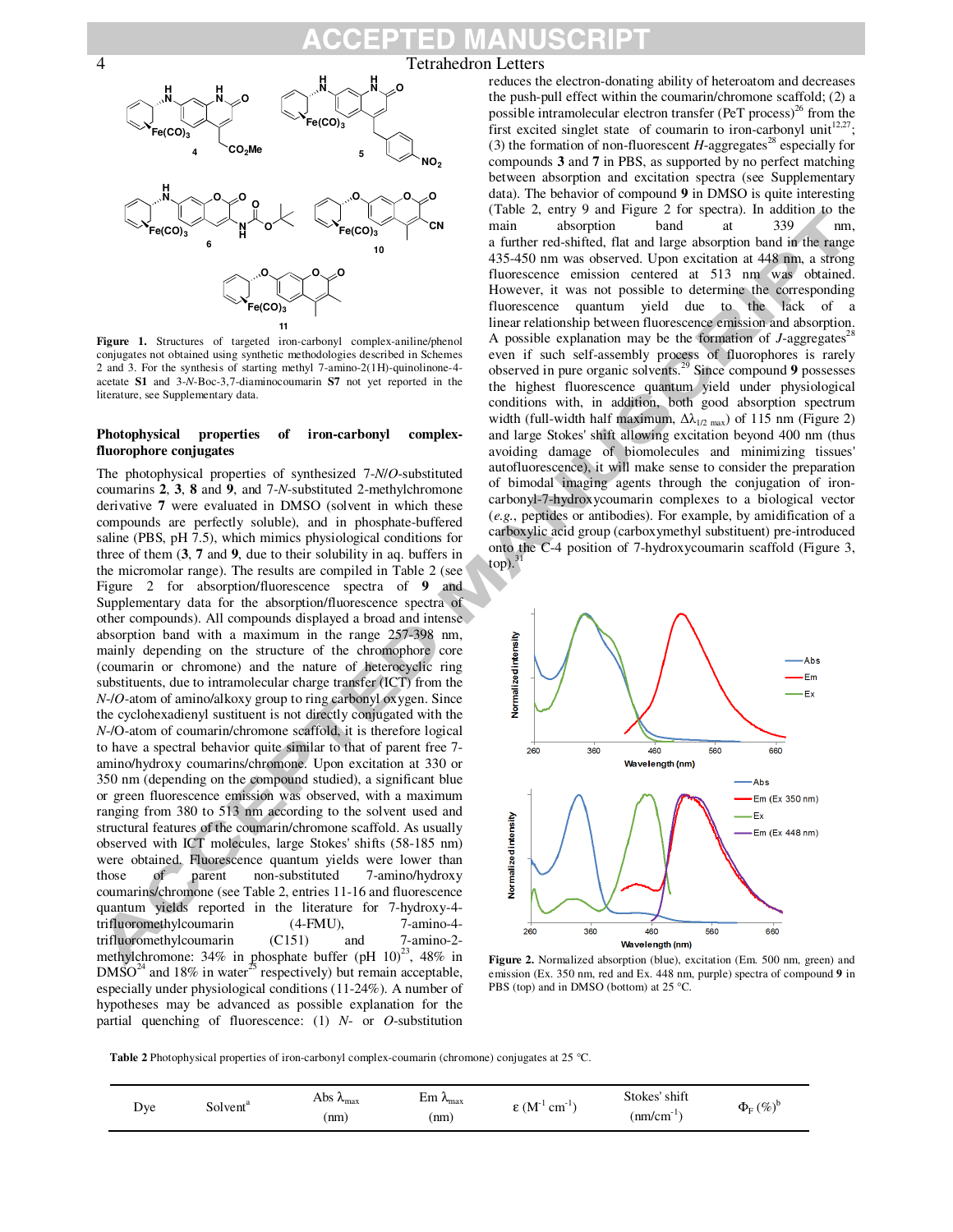### ED)

|                       | <b>DMSO</b>       | 360                                | 446          | $\_^{\mathrm{c}}$                       | 86/5 356                | 45                      |
|-----------------------|-------------------|------------------------------------|--------------|-----------------------------------------|-------------------------|-------------------------|
| $\bf 2$               | <b>PBS</b>        | $\lrcorner^{\rm c}$                | $\mathbf{c}$ | $\mathbf{C}$                            | $\char`_\mathbf{c}$     | $\mathsf{L}^\mathsf{C}$ |
| $\mathbf{3}$          | <b>DMSO</b>       | 398                                | 495          | 11 390                                  | 97/4 923                | 13                      |
|                       | PBS               | 395                                | 507          | 8 3 6 0                                 | 112/5 592               | 11                      |
|                       |                   |                                    |              | 11 080                                  | 156/14 513              |                         |
|                       | <b>DMSO</b>       | 259, 291, 328                      | 415          | 5 1 5 0                                 | 124/10 268              | $10\,$                  |
| $\overline{7}$        |                   |                                    | 5 5 1 0      | 87/6 391                                |                         |                         |
|                       |                   |                                    |              | 10 570                                  | 185/16 286              |                         |
|                       | PBS               | 257, 300, 325                      | 442          | 4 8 8 5                                 | 142/10 709              | 18                      |
|                       |                   |                                    | 4 9 9 5      | 117/8 145                               |                         |                         |
| $\bf 8$               | <b>DMSO</b>       | 322                                | 380          | $\mathcal{L}^{\mathbf{C}}$              | 58/4 740                |                         |
|                       | <b>PBS</b>        | $\char`_{\mathsf{c}}^{\mathsf{c}}$ | $\mathbf{c}$ | $\mathrel{\mathop{\text{-}}\mathbf{c}}$ | $\mathsf{L}^\mathsf{C}$ |                         |
| $\boldsymbol{9}$      | DMSO <sup>d</sup> | 339                                | 513          | 11 560                                  | 174/10 005              | $\mathfrak{Z}$          |
|                       | <b>PBS</b>        | $343^e$                            | 501          | 8 9 0 5                                 | 158/9 194               | $24\,$                  |
| $7 - AMCf$            | <b>DMSO</b>       | 356                                | 422          | 19 990                                  | 66/4 393                | $75\,$                  |
|                       | <b>PBS</b>        | 343                                | 444          | 16 5 20                                 | 101/6 632               | 83                      |
| C151 <sup>g</sup>     | <b>DMSO</b>       | 386                                | 487          |                                         | 101/5 373               | 48                      |
|                       |                   |                                    |              |                                         |                         |                         |
| $4-MUf$               | <b>DMSO</b>       | 324                                | 385          | 14 380                                  | 61/4 890                | 17                      |
|                       | <b>PBS</b>        | 323                                | 450          | 12 4 20                                 | 127/8 737               | 87                      |
| $4$ -FMU <sup>g</sup> | PB <sup>h</sup>   | 385                                | 501          | 16 300                                  | 116/6 014               | 34                      |

 ${}^{a}$ PBS = 100 mM phosphate + 150 mM NaCl, pH 7.5.

<sup>b</sup>Determined using 7-hydroxycoumarin ( $\Phi_F = 76\%$  in sodium phosphate buffer, pH 7.5,  $\lambda_{ex} = 330$  nm (7 & **8**) & 350 nm (2, 3 & 9)) as standard.<sup>30</sup>

<sup>c</sup> Preliminary photophysical characterization of 2 and 8 in DMSO was performed in School of Chemistry of University of East Anglia and School of Pharmaceutical Sciences of Ribeirão Preto and no longer available for the more comprehensive study (determination of both molar exctinction coefficient and

quantum yield in DMSO and PBS) conducted at ICMUB.<br><sup>d</sup> In DMSO, compound **9** exhibits a second, red-shifted and flat absorption band (in the range 435-450 nm) whose the intensity increases upon dilution (probably *J*-aggregates).

<sup>e</sup>Broad absorption band assigned to sum of absorption spectra of phenol and phenolate forms (pKa = 7.3).

f Photophysical properties determined by us using conditions given in footnote b. See Supplementary data for the corresponding absorption/fluorescence spectra.  ${}^gC151$  = coumarin-151 = 7-amino-4-(trifluoromethyl)coumarin, see ref. 24. 4-FMU = 4-(trifluoromethyl)umbelliferone, see ref. 23.

 ${}^{h}$ PB = 0.1 M phosphate buffer, pH 10.

#### **Conclusion**

We have developed a convenient synthesis of fluorescent IRactive iron complexes using a non-soluble base (supported tertiary amine or  $K_2CO_3$ ) in an effective nucleophilic substitution reaction between fluorescent anilines/phenols and tricarbonyl $(\eta^5)$ cyclohexadienylium)iron(1+) cation. Despite the substitution of fluorogenic center  $(7-NH_2 \text{ or } 7-OH)$  of coumarin/chromone scaffold and a possible PeT process, these unusual iron-carbonyl complexes exhibit moderate to good blue-green fluorescence both in pure organic solvents and aq. buffers. This is a positive and promising first step for further use of these building blocks in the construction of bimodal IR-fluorescence bioimaging probes. In a more ambitious and prospective goal, further functionalization of the secondary aniline of **2**, **3** or **7** with an enzyme-triggerable self-immolative carbamate spacer $32$  may be also considered to access ratiometric IR-fluorescent probes (bimodal "smart" probes), for which both IR and fluorescence signals could be dramatically modified by the action of the targeted bioanalyte (Figure 3, bottom).



**Figure 3.** Possible ways of functionalization of iron-carbonyl complexcoumarin conjugates for their conversion into bimodal IR-fluorescence bioimaging probes (top) and ratiometric IR-fluorescent probes for enzyme sensing (bottom,  $R = H$ , alkyl or hydrophilic substituent).

#### **Acknowledgments**

The authors thank Dr. Juliana Cristina Biazzotto Moraes (Universidade de São Paulo, Faculdade de Ciências Farmacêuticas de Ribeirão Preto, FCFRP, Brasil) for assistance

5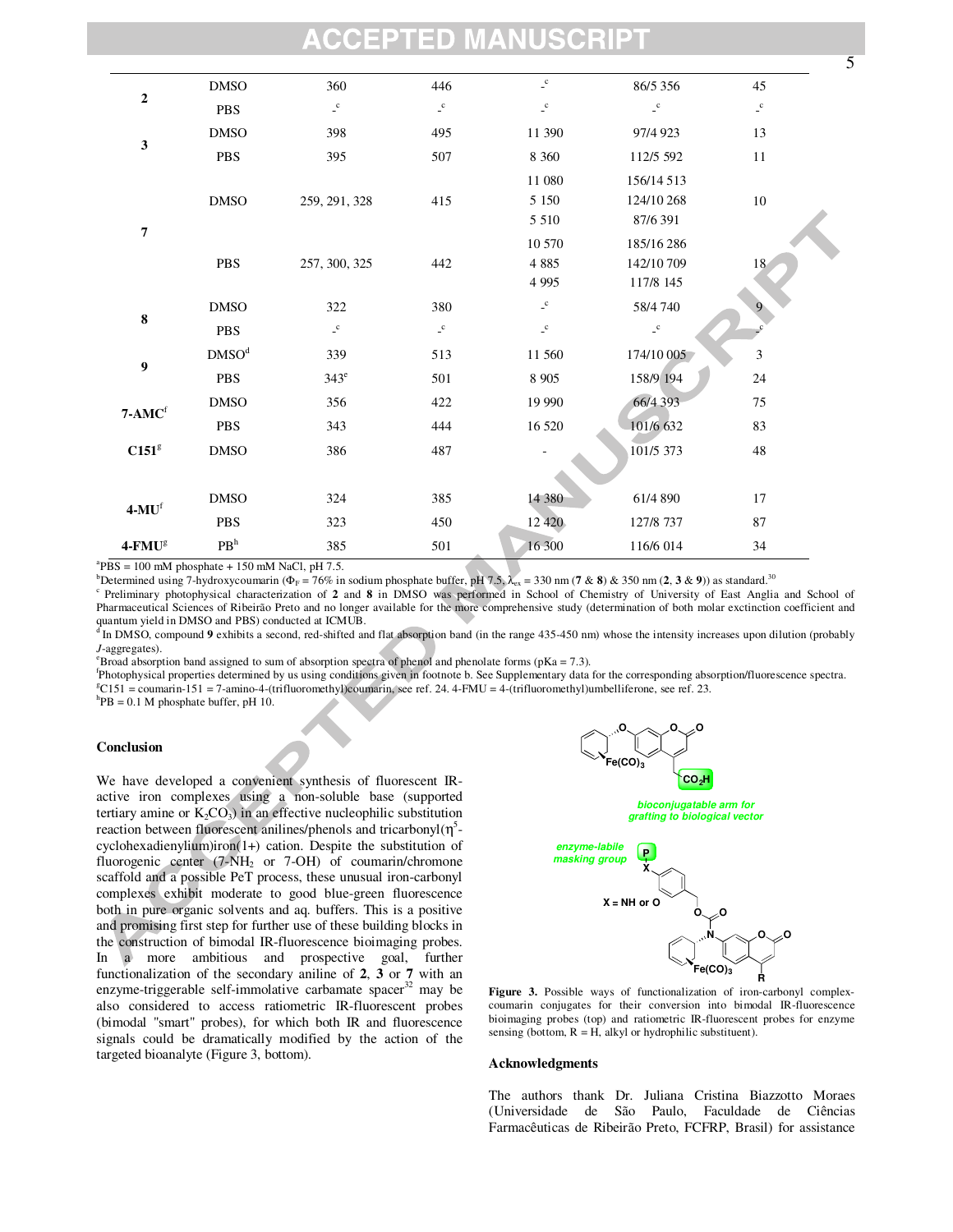#### CCEPTED M/ **NUSCRIPT**

#### 6 Tetrahedron Letters

during recording of the absorption/fluorescence spectra, Marie-José Penouilh (University of Burgundy, ICMUB, UMR CNRS 6302) for the recording of HRMS spectra and Dr. Arnaud Chevalier for the gift of 7-AMC. We thank the EU Interreg IV Trans Manche / Channel cross-border project "Innovative Synthesis: Chemistry and Entrepreneurship" (IS:CE chem: ref. 4061) for financial support. N.M. thanks CNRS and Région Haute-Normandie for his Ph. D. fellowship (october 2009 september 2012). A.R. thanks the Institut Universitaire de France (IUF) and the Burgundy region ("FABER" programme, PARI Action 6, SSTIC 6 "Imagerie, instrumentation, chimie et applications biomédicales") for financial support. A.R. also thanks the "Plateforme d'Analyse Chimique et de Synthèse Moléculaire de l'Université de Bourgogne" (PACSMUB, http://www.wpcm.fr) for the access to Varian Cary 50 UV-vis spectrophotometer and HORIBA Jobin Yvon Fluorolog spectrofluorimeter.

#### **Supplementary data**

Supplementary data (detailed synthetic procedures, spectroscopic characterizations and/or absorption/excitation/emission spectra of compounds **2**, **3**, **7-9**, **S2**, **S7**, **7-AMC** and **4-FMU**) associated with this article can be found, in the online version:

#### **References and notes**

- 1. Pysz, M. A.; Gambhir, S. S.; Willmann, J. K. *Clin. Radiol.* **2010**, *65*, 500-516.
- 2. For selected reviews, see: (a) Cherry, S. R. *Annu. Rev. Biomed. Eng.* **2006**, *8*, 35-62; (b) Louie, A. *Chem. Rev*. **2010**, *110*, 3146– 3195; (c) Bai, J.; Liu, F.; Liu, X. *Curr. Med. Imaging Rev.* **2012**, 8, 295-301.
- 3. For selected reviews, see: (a) Frullano, L.; Maede, T. J. *J. Biol. Inorg. Chem.* **2007**, *12*, 939-949; (b) Jennings, L. E.; Long N. J. *Chem. Commun*. **2009**, 3511–3524; (c) Debroye, E.; Parac-Vogt, T. N. *Chem. Soc. Rev.* **2014**, *43*, 8178–8192.
- 4. For selected reviews, see: (a) Thorp-Greenwood, F. L.; Coogan, M. P. *Dalton Trans.* **2011**, *40*, 6129-6143; (b) Seibold, U.; Wängler, B.; Schirrmacher, R.; Wängler, C. *BioMed Res. Int.* **2014**, Article ID 153741; (c) Ghosh, S. C.; Azhdarinia, A. *Curr. Med. Chem.* **2015**, *22*, 3390-3404.
- 5. For a review, see: (a) Clède, S.; Policar, C. *Chem. Eur. J.* **2015**, *21*, 942-958.
- 6. For selected examples, see: (a) Clède, S.; Lambert, F.; Sandt, C.; Gueroui, Z.; Réfrégiers, M.; Plamont, M.-A.; Dumas, P.; Vessières, A.; Policar, C. *Chem. Commun.* **2012**, *48*, 7729-7731; (b) Clède, S.; Lambert, F.; Sandt, C.; Kascakova, S.; Unger, M.; Harte, E.; Plamont, M.-A.; Saint-Fort, R.; Deniset-Besseau, A.; Gueroui, Z.; Hirschmugl, C.; Lecomte, S.; Dazzi, A.; Vessieres, A.; Policar, C. *Analyst* **2013**, *138*, 5627-5638; (c) Bertrand, H. C.; Clède, S.; Guillot, R.; Lambert, F.; Policar, C. *Inorg. Chem.* **2014**, *53*, 6204- 6223; (d) Clède, S.; Lambert, F.; Saint-Fort, R.; Plamont, M.-A.; Bertrand, H.; Vessières, A.; Policar, C. *Chem. - Eur. J.* **2014**, *20*, 8714-8722; (e) Clède, S.; Delsuc, N.; Laugel, C.; Lambert, F.; Sandt, C.; Baillet-Guffroy, A.; Policar, C. *Chem. Commun.* **2015**, *51*, 2687-2689; (f) Hostachy, S.; Swiecicki, J. M.; Sandt, C.; Delsuc, N.; Policar, C. *Dalton Trans.* **2016**, *45*, 2791-2795.
- 7. (a) Gazi, E.; Dwyer, J.; Lockyer, N. P.; Miyan, J.; Gardner, P.; Hart, C.; Brown M.; Clarke, N. W. *Biopolymers* **2005**, 77, 18-30; (b) Dazzi, A.; Prazeres, R.; Glotin, F.; Ortega, J. M.; Al-Sawaftah, M.; de Frutos, M. *Ultramicroscopy* **2008**, *108*, 635-641.
- 8. For a recent review, see: Lam, Z.; Kong, K. V.; Olivo, M.; Kee,W.; Leong, K. W. *Analyst* **2016**, *141*, 1569-1586.
- 9. (a) Kong, K. V.; Chew, W.; Lim, L. H. K.; Fan W. Y.; Leong, W. K. *Bioconjugate Chem.* **2007**, *18*, 1370-1374; (b) Meister, K.; Niesel, J.; Schatzschneider, U.; Metzler-Nolte, N.; Schmidt D. A.; Havenith, M. *Angew. Chem. Int. Ed*. **2010**, *49*, 3310-3312; (c) Policar, C.; Waern, J. B.; Plamont, M. A.; Cléde, S.; Mayet, C.; Prazeres, R.; Ortega, J.-M.; Vessières A.; Dazzi, A. *Angew. Chem., Int. Ed.* **2011**, *50*, 860-864.
- 10. Stephenson, G. R. In *Bioorganometallics*; Jaouen, G., Ed.; Wiley-VCH: Weinheim, 2006; pp 215-262.
- 11. (a) Stephenson, K. A.; Banerjee, S. R.; Besanger, T.; Sogbein, O. O.; Levadala, M. K.; McFarlane, N.; Lemon, J. A.; Boreham, D. R.; Maresca, K. P.; Brennan, J. D.; Babich, J. W.; Zubieta J.; Valliant, J. F. *J. Am. Chem. Soc*. **2004**, *126*, 8598-8599; (b) Amoroso, A. J.; Coogan, M. P.; Dunne, J. E.; Fernandez-Moreira, V.; Hess, J. B.; Hayes, A. J.; Lloyd, D.; Millet, C.; Pope, S. J. A.; Williams, C. *Chem. Commun.* **2007**, 3066-3068; (c) Fernandez-Moreira, V.; Thorp-Greenwood, F. L.; Coogan, M. P. *Chem. Commun.* **2010**, *46*, 186-202; (d) Louie, M.-W.; Fong T. T.-H.; Lo, K. K.-W. *Inorg. Chem*. **2011** *50*, 9465-9471; (e) Lo, K. K.-W. *Acc. Chem. Res.* **2015**, *48*, 2985-2995.
- 12. Mebi, C. A.; Trujillo, J. J. Bhuiyan, A. A. *Cent. Eur. J. Chem*. **2012**, *10*, 1218-1222.
- 13. (a) Anson, C. E.; Creaser, C. S.; Egyed, O.; Fey, M. A.; Stephenson, G. R. *Chem. Commun.* **1994**, 39-40; (b) Creaser, C. S.; Fey, M. A.; Stephenson, G. R. *Spectrochim. Acta*, Part A: **1994**, *50A*, 1295-1299; (c) Anson, C. E.; Creaser, C. S.; Egyed, O.; Stephenson, G. R. *Spectrochim. Acta* **1997**, *53A*, 1867-1877; Creaser, C. S.; Hutchinson, W. E.; Stephenson, G. R., *Appl. Spectrosc*. **2000**, *54*, 1624-1628; (d) Stephenson, G. R.; Anson, C. E.; Creaser, C. S.; Daul, C. A. *Eur. J. Inorg. Chem.* **2011**, 2086– 2097. For the related use of Raman spectroscopy, see: Meister, N.; Nielson, J.; Schatzschneider, U.; Metzler-Nolte, N.; Schmidt, D. A.; Havenith, M. *Angew. Chem., Int. Ed.* **2010**, *49*, 3310-3312.
- 14. Stephenson, G. R. In *Science of Synthesis; Houben-Weyl Methods of Molecular Transformations (Categ. 1 Organometallics)*, Lautens, M., Ed.; Georg Thieme Verlag, Stuttgart, 2001, Vol. 1, pp 745-886, and its update in 2012.
- 15. For examples, see: stabilized enolates ((a) Pearson, A. J.; Perrior, T. R.; Griffin, D. A, *J. Chem. Soc., Perkin Trans. 1* **1983**, 625-631; (b) Mincione, E.; Pearson, A. J.; Bovicelli, P.; Chandler, M.; Heywood, G. C. *Tetrahedron Lett.* **1981**, *22*, 2929-2932) including sulfonyl (Pearson, A. J.; Roden, B. A. *J. Chem. Soc., Perkin Trans. 1* **1990**, 723-725), phosphoramide (Stephenson, G. R.; Milne, K. *Aust. J. Chem.* **1994**, *47*, 1605-1612) and nitromethane (Johnson, B. F. G.; Lewis, J.; Parker, D. G.; Stephenson, G. R. *J. Organomet. Chem.* **1981**, *204*, 221-228); stabilized anions, Sorrensen-type nucleophiles with amino-substituted malonate groups (Hudson, R. D. A.; Osborne, S. A.; Stephenson, G. R. *Synlett* **1996**, 845-846) and Schiff-base-stabilized nucleophiles (Genet, J.-P.; Hudson, R. D. A.; Meng, W.-D.; Roberts, E.; Stephenson, G. R.; Thorimbert, S. *Synlett* **1994**, 631-634), trimethylsilyl enol ethers ((a) Birch, A. J.; Kelly, L. F.; Narula, A. S. *Tetrahedron* **1982**, *38*, 1813-1823; (b) Birch, A. J.; Dahler, P.; Narula, A. S.; Stephenson, G. R. *Tetrahedron Lett.* **1980**, *21*, 3817-3820); silyl ketene acetals (Palotai, I. M.; Stephenson, G. R.; Ross, W. J.; Tupper, D. E. *J. Organomet. Chem.* **1989**, *364*, C11-C14), and copper- and tinmodified enolates ((a) McKillop, A.; Stephenson, G. R.; Tinkl, M., *Synlett* **1995**, 669-670; (b) Pearson, A. J.; O'Brien, M. K. *J. Chem. Soc., Chem. Commun.* **1987**, 1445-1447), cyanide (Pearson, A. J., *J. Chem. Soc., Chem. Commun.* **1977**, 339-340) and trimethylsilyl cyanide (Alexander, R. P.; James, T. D.; Stephenson, G. R., *J. Chem. Soc., Dalton Trans.* **1987**, 2013-2016) and, importantly for the work presented here, activated arenes such as anilines (Birch, A. J.; Liepa, A. J.; Stephenson, G. R. *Tetrahedron Lett.* **1979**, *20*, 3565-3568).
- 16. Davies, S. G.; Green, M. L. H.; Mingos, D. M. P. *Tetrahedron* **1978**, *34*, 3047–3077.
- 17. (a) Birch, A. J.; Bandara, B. M. R.; Chamberlain, K.; Chauncy, B.; Dahler, P.; Day, A. I.; Jenkins, I. D.; Kelly, L. F.; Khor, T.-C.; Kretschmer, G., Liepa, A. J.; Narula, A. S.; Raverty, W. D.; Rizzardo, E.; Sell, C.; Stephenson, G. R.; Thompson, D. J. Williamson, D., *Tetrahedron, Supplement 1* **1981**, *37*, 289-302. (b) Donaldson, W. A.; Chaudhury S., *Eur. J. Org. Chem*. **2009**, *23*, 3831-3843.
- 18. (a) Donaldson, W.A.; Shang, L.; Tao, C.; Yun, Y. K.; Ramaswamy, M.; Young Jr, V. G. *J. Organomet. Chem.* **1997**, *539*, 87-98; (b) Cox, L. R., Leyb, S. V., *Chem. Soc. Rev*. **1998**, *27*, 301-314; (c) Knolker, H.-J., *Chem. Soc. Rev*. **1999**, *28*, 151-157
- 19. (a) C. E. Anson, XC. E.; Creaser, C. S.; Downie, J. A.; Egyed, O.; Malkov, A. V.; Mojovic, L.; Stephenson, G. R.; Turner, A. T.; Wilson, K. E. *Bioorg. Med. Chem. Lett.* **1998**, *8*, 3549-3554; (b) Malkov, A. V.; Mojovic, L.; Stephenson, G. R.; Turner, A. T.; Creaser, C. S. *J. Organometal. Chem.* **1999**, *589*, 103-110; (c) Anson, C. E.; Creaser, C. S.; Malkov, A. V.; Mojovic, L.; Stephenson, G. R. *J. Organometal. Chem.* **2003**, *668*, 101-122.
- 20. For selected reviews, see: (a) Eun Jun, M.; Roy, B.; Han Ahn, K. *Chem. Commun.* **2011**, *47*, 7583-7601; (b) Shi, W.; Ma, H. *Chem.*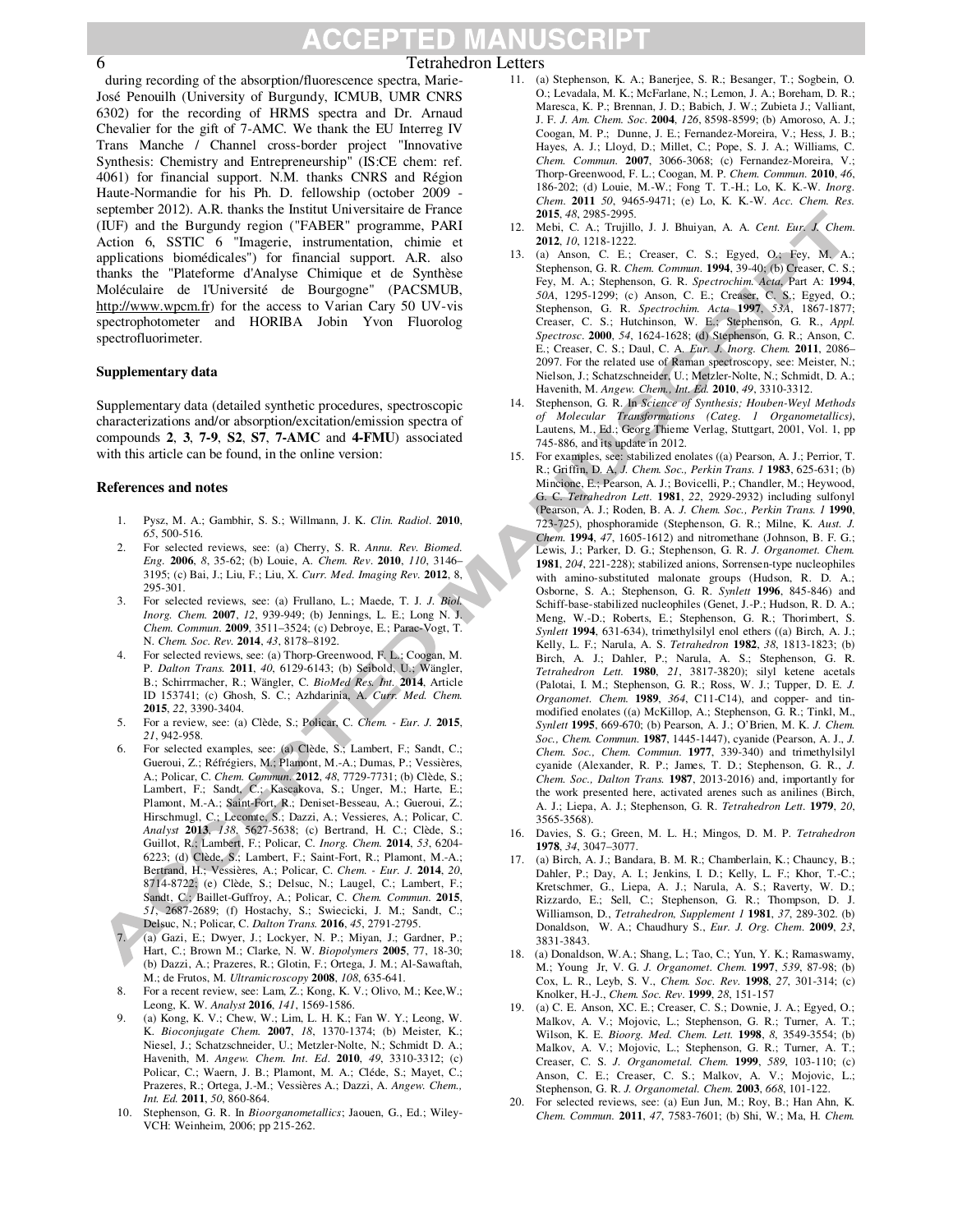### **ACCEPTED MANUSCRIPT**

*Commun.* **2012**, *48*, 8732-8744; (c) Li, X.; Gao, X.; Shi, W.; Ma, H. *Chem. Rev.* **2014**, *114*, 590-659.

- 21. For selected recent examples, see: (a) Woronoff, G.; El Harrak, A.; Mayot, E.; Schicke, O.; Miller, O. J.; Soumillion, P.; Griffiths, A. D.; Ryckelynck, M. *Anal. Chem.* **2011**, *83*, 2852-2857; (b) Najah, M.; Mayot, E.; Mahendra-Wijaya, I. P.; Griffiths, A. D.; Ladame, S.; Drevelle, A. *Anal. Chem.* **2013**, *85*, 9807-9814; (c) Roubinet, B.; Renard, P.-Y.; Romieu, A. *Dyes Pigm.* **2014**, *110*, 270-284; (d) Men, Y.; Li, Z.; Zhang, J.; Tong, Z.; Xi, Z.; Qiu, X.; Yi, L. *Tetrahedron Lett.* **2015**, *56*, 5781-5786; (e) Liu, Y.; Xiang, K.; Guo, M.; Tian, B.; Zhang, J. *Tetrahedron Lett.* **2016**, *57*, 1451- 1455.
- 22. Birch, A. J.; Liepa, A. J.; Stephenson, G. R. *J. Chem. Soc., Perkin Trans 1*, **1982**, 713-717.
- 23. Sun, W.-C.; Gee, K. R.; Haugland, R. P. *Bioorg. Med. Chem. Lett.* **1998**, *8*, 3107-3110.
- 24. Nad, S.; Pal., H. *J. Phys. Chem. A* **2001**, *105*, 1097-1106
- 25. Kupcewicz, B.; Kaczmarek-Kedziera, A.; Lux, K.; Mayer, P.; Angel, Chem, Int. Ed. 2015, 54, Buddzie, E. Polyhedron 2013, 55, 259-269.<br>
26. For a recent review about PeT, see: Zhang, W.; Ma, Z.; Du, L.; Li, M., *Magew. C* Budzisz, E. *Polyhedron* **2013**, *55*, 259-269.
- 26. For a recent review about PeT, see: Zhang, W.; Ma, Z.; Du, L.; Li, M. *Analyst* **2014**, *139*, 2641-2649.

ACCEPTED

- 27. (a) Song, L.-C.; Tang, M.-Y.; Su, F.-H.; Hu, Q.-M. *Angew. Chem., Int. Ed.* **2006**, *45*, 1130-1133; (b) Song, L.-C.; Tang, M.-Y.; Mei, S.-Z.; Huang, J.-H.; Hu, Q.-M. *Organometallics* **2007**, *26*, 1575-1577.
- 28. Zhai, D.; Xu, W.; Zhang, L.; Chang, Y.-T. *Chem. Soc. Rev.* **2014**, *43*, 2402-2411.
- 29. For a recent example, see: Manzano, H.; Esnal, I.; Marqués-Matesanz, T.; Bañuelos, J.; López-Arbeloa, I.; Ortiz, M. J.; Cerdán, L.; Costela, A.; García-Moreno, I.; Chiara, J. L. *Adv. Funct. Mater.* **2016**, *26*, 2756-2769.
- 30. Setsukinai *J. Chem. Soc. Perkin Trans.* **2000**, *2*, 2453-2457
- 31. For a comprehensive review about fluorescent labeling of biomolecules with coumarins, see: Gonçalves, M. S. T. *Chem. Rev.* **2009**, *109*, 190-212.
- 32. For comprehensive reviews about self-immolative spacers, see: (a) Gnaim, S.; Shabat, D. *Acc. Chem. Res.* **2014**, *47*, 2970-2984; (b) Alouane, A.; Labruere, R.; Le Saux, T.; Schmidt, F.; Jullien, L. *Angew. Chem., Int. Ed.* **2015**, *54*, 7492-7509.

7